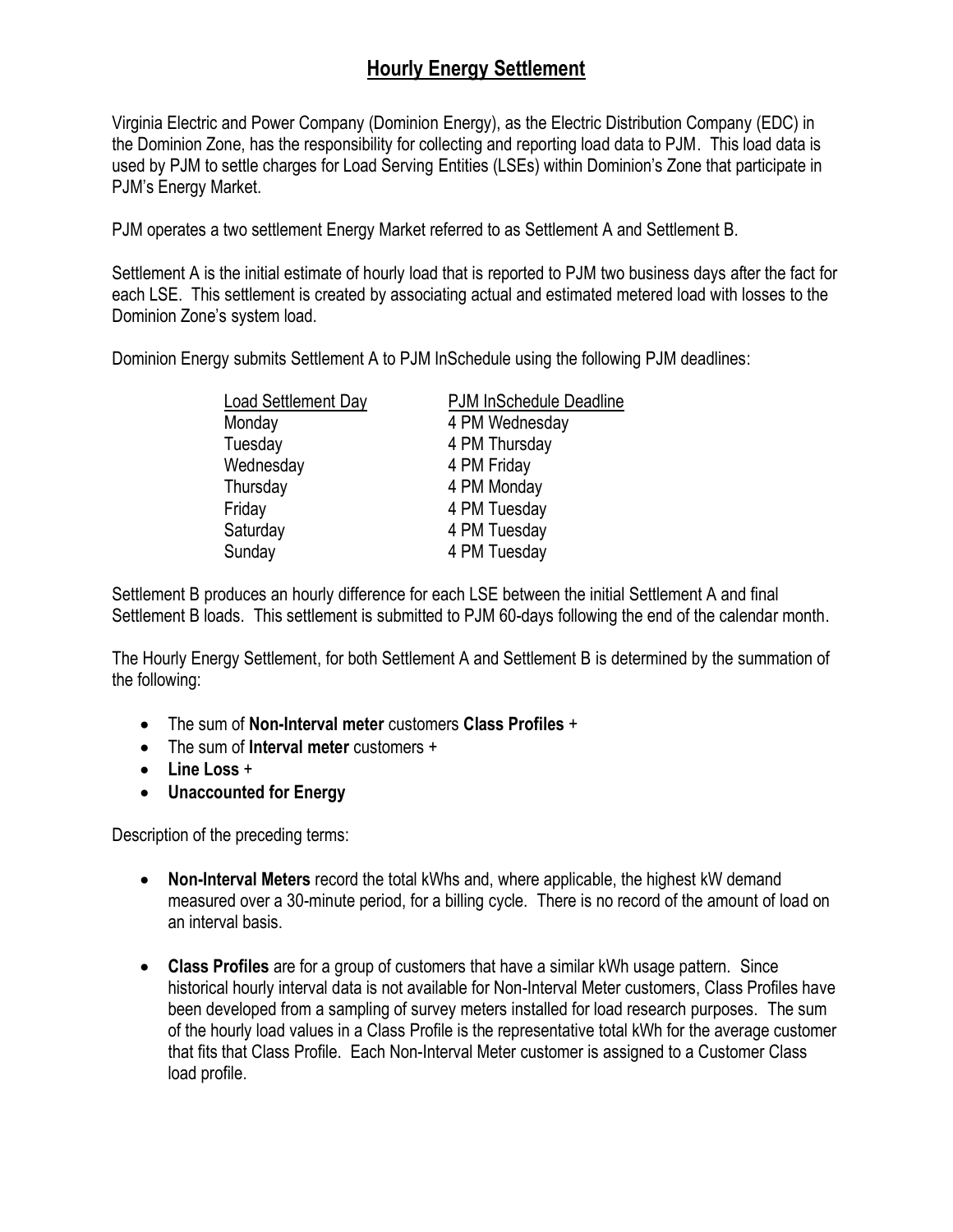- **Interval Meters** record the kWs on an interval basis and are used to determine the hourly load values and total kWhs for the billing cycle. Since there is a historical record of hourly load data for Interval Meter customer, each one is assigned its own historical load data as its own Class Profile.
- **Line Loss** grosses load up to reflect transmission and distribution line energy losses. The Line Loss factor is based on service voltage level.
- since Class Profile loads are used to estimate the Customers' hourly loads. • **Unaccounted for Energy** (UFE) is the residual between the hourly Dominion Zone system load and the sum of all customer loads. This value can consist of energy diversion, meter error, rounding differences, line loss, or theft. UFE is only allocated to the Non-Interval Meter customers

#### **Settlement A Process**

1) Calculate LSE Non-Interval Meter Customer Class Usage Factor

 is calculated by dividing the Customer's historical average billing cycle kWh by the Class Profile kWh The LSE Non-Interval Meter Customer Class Usage Factor is based on the average billing cycle kWh per Customer in the Customer Class. The Non-Interval Meter Customer Class Average Usage Factor for the respective billing cycle.

#### **LSE Non-Interval Meter Customer Class Usage Factor = Average Non-Interval Meter Customer Billing Cycle kWh / Class Profile kWh**

Where: Average Non-Interval Meter Customer Billing Cycle kWh = Total Non-Interval Meter Customer Class kWh for Customer Meters Read for the Applicable Billing Cycle / Total Number of Customer Meters Read in the Non-Interval Meter Customer Class for the Applicable Billing Cycle

Resulting Usage Factors from the above billing cycle, Customer Class, and LSE-specific calculations are averaged together to determine the overall average Usage Factor for the LSE and Customer Class.

2) Calculate Unreconciled LSE Customer Class Hourly Loads

To calculate the Unreconciled LSE Non-Interval Meter Customer Class Hourly Loads, the weatheradjusted Class Profile load is multiplied by:

- a. the LSE Non-Interval Meter Customer Class Usage Factor
- b. the applicable Loss Expansion Factor
- c. the Number of LSE Enrollments in the Customer Class

**Unreconciled LSE Non-Interval Meter Customer Class Hourly Loads = (Class Profile Loads \* LSE Non-Interval Meter Customer Class Usage Factor \* Loss Expansion Factor) \* Number of LSE Enrollments**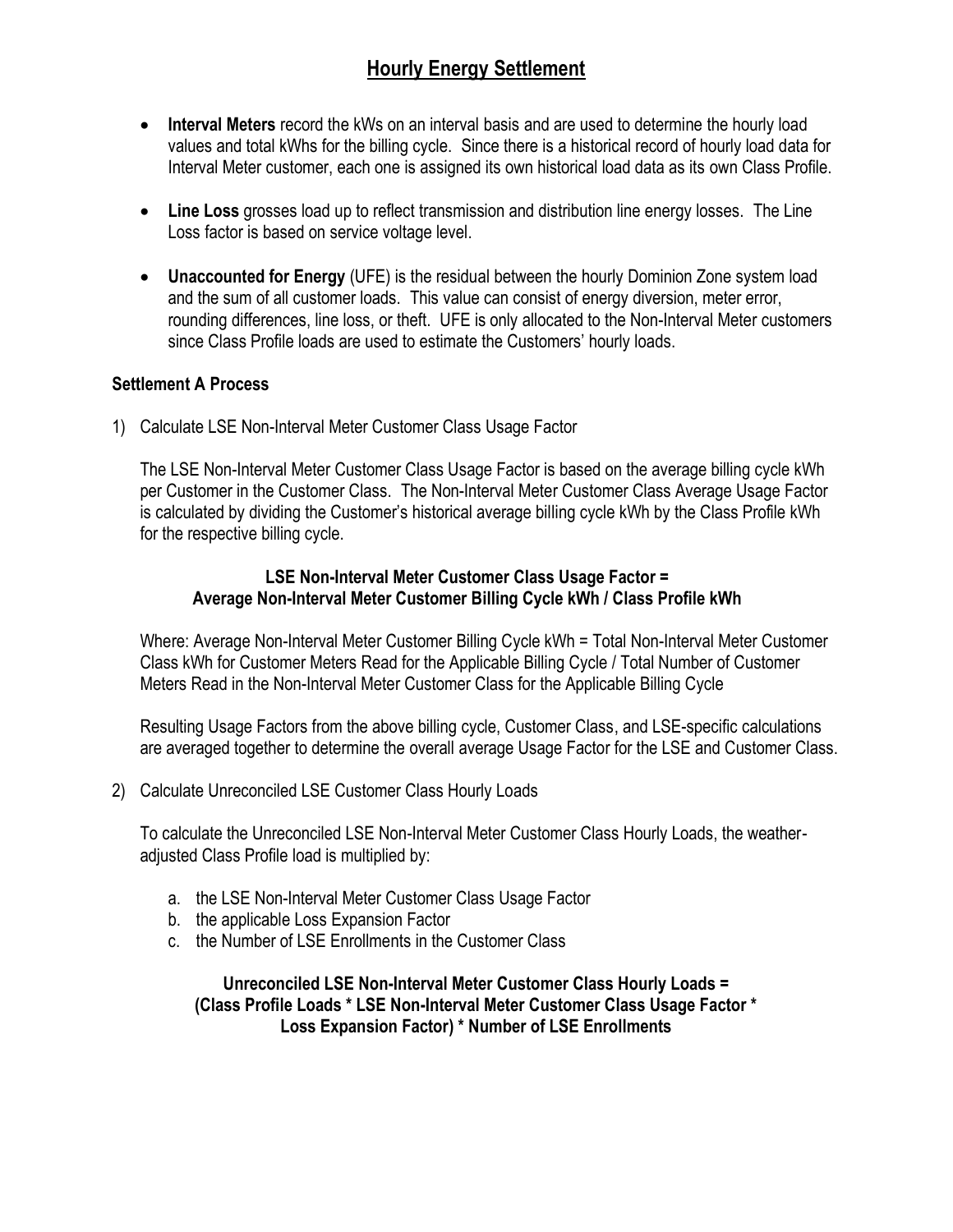To determine the LSE Interval Meter Hourly Loads, the actual hourly load is multiplied by the applicable Loss Expansion Factor.

#### **LSE Interval Meter Customer Class Hourly Loads = Actual Hourly Loads \* Loss Expansion Factor**

To determine the Unreconciled LSE Hourly Loads, the sum of all Unreconciled Non-Interval Meter Customer Class Hourly Loads is added to the sum of all Interval Meter Customer Class Hourly Loads, by hour, for each LSE in the Dominion Zone.

- 3) Reconciliation of LSE Hourly Loads
	- a. Determine Dominion Zone Hourly Loads

 Dominion Energy is responsible for determining the LSEs' portions of the Dominion Zone Dominion Zone Hourly Loads are reported electronically by PJM via PowerMeter and represent the total of all energy in the Zone, both generated and net zone interchange, for each hour. PowerMeter. PJM settles all energy transactions in the Energy Market to each load Zone, thus the need to reconcile all LSE hourly loads to Dominion Zone Hourly Loads.

### **Dominion Zone Hourly Loads =**

### **Dominion Zone Generation MWH + Dominion Zone Net Metered Interconnection Ties MWH**

b. Determine Unreconciled Dominion Zone Hourly Loads

All Unreconciled LSE Hourly Loads for the Dominion Zone from Step 2 are summed for each hour to determine the Unreconciled Dominion Zone Hourly Loads.

### **Unreconciled Dominion Zone Hourly Loads = Sum of All Unreconciled LSE Hourly Loads**

c. Determination of the LSE Hourly Load Reconciliation Adjustment

The LSE Hourly Load Reconciliation Adjustment, also known as UFE, is the difference between the Dominion Zone Hourly Loads and the Unreconciled Dominion Zone Hourly Loads.

### **Dominion Zone Hourly Load Reconciliation Adjustment = Dominion Zone Hourly Loads – Unreconciled Dominion Zone Hourly Loads**

d. Allocation of UFE

 UFE is allocated based on the LSE's Non-Interval Meter Customer load ratio share of the Dominion Zone total Non-Interval Meter Customer loads. To calculate the allocation ratios, Interval Meter Customer load is removed from both the LSE Hourly Loads and the Dominion Zone Hourly Loads.